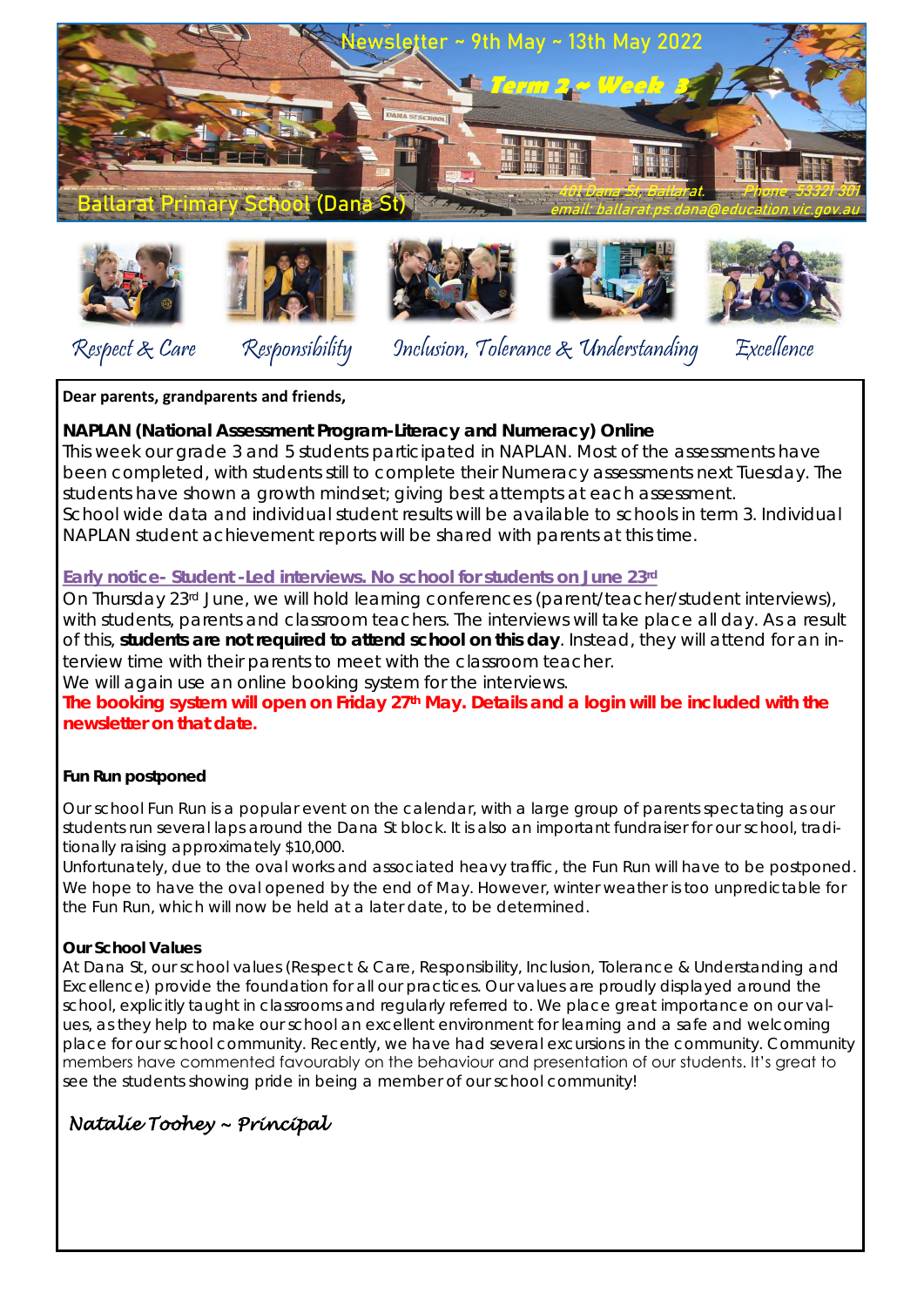#### **Dates:**

*Monday 16th May Tuesday 17th May School Council 7pm Year 3 & 5 NAPLAN (Numeracy Assessment)*

*Monday 23rd May Tuesday 24th May School photos Grade 5 & 6 Students Winter Sports Day*

*Monday 30th May Monday 13th June Pupil Free Day Queen's Birthday - No School*

*Thursday 23rd June Student - Led Interviews (Students do not attend school except for their interviews)*

*Friday 24th June Last day of term 2 (School finishes at 2:30pm)*

## **Rollicking Rhymes**

#### **Did you know?**

One of the best predictor of a child's reading ability in early primary years is their awareness of sounds. An early skill for children to master is *rhyme.* Singing rhyming songs, reading Dr Seuss and teaching your child nursery rhymes are all wonderful ways for your child to learn to rhyme. Activities like changing the first sound in some of the words might seem a little silly, but this really helps a child to understand how sounds work in words- and it's lots of fun!

Row, row, row your boat gently down the stream. Merrily, merrily, merrily, merrily; Life is but a dream Bow, bow, bow your boat bently bown the beam. Berrily, berrily, berrily, berrily; Bife is but a beam.



### **Why CAN'T I skip my 20 minutes of reading tonight?**

We all agree that reading is an important skill for learning and for life. As with many skills, a bulk of practice over a long period is necessary to refine our reading skills. Reading at home, as well as at school, can create a huge impact on reading development.

#### **Check this out:**

**3600 minutes in a school year 900 minutes in a school year 180 minutes in a school year 1,800,000 words**



 **282,000 words**



 **8,000 words**



Which student do you think has the largest vocabulary? Which student would you expect would be more successful in their schooling.

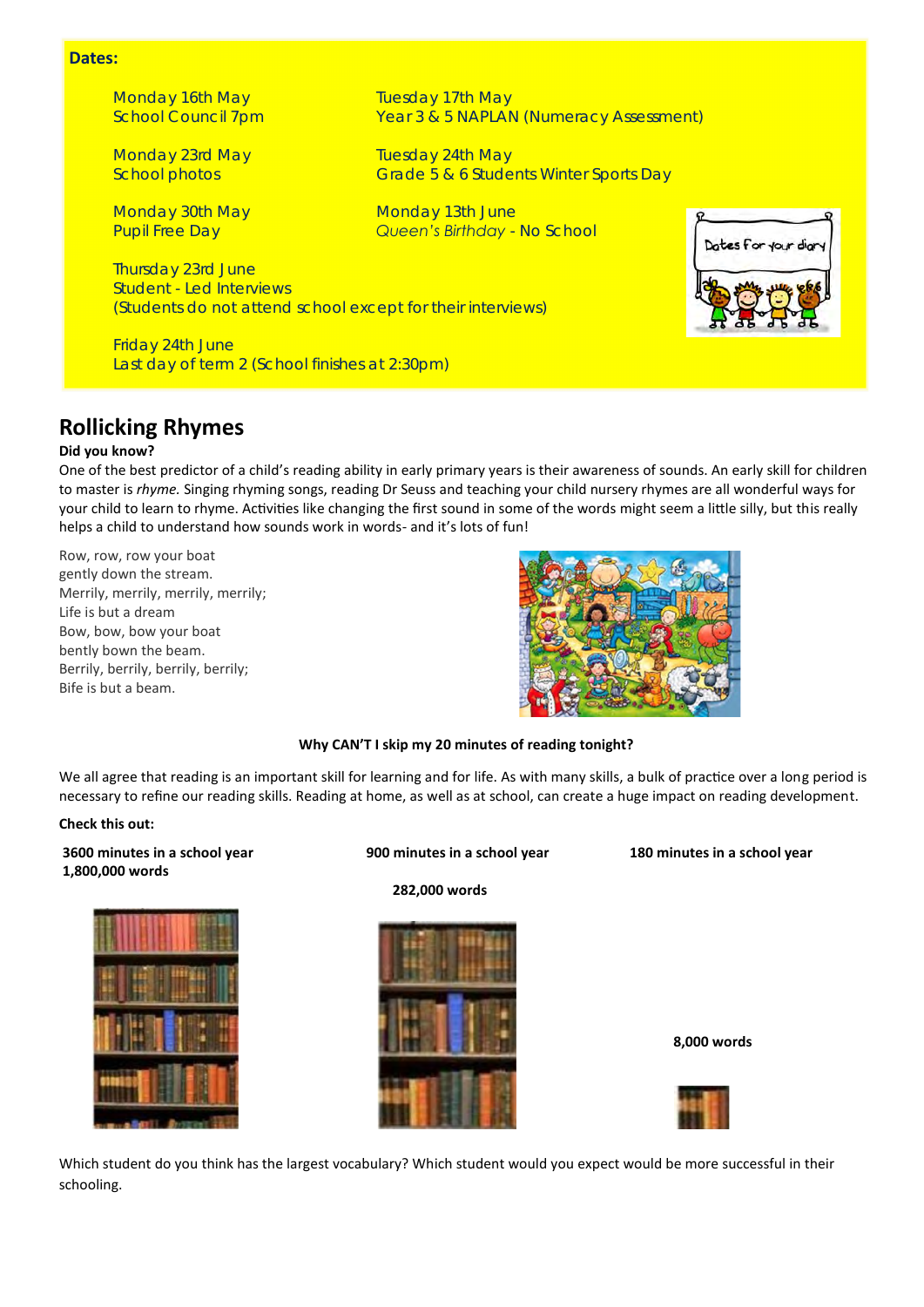

If you have misplaced your child's envelope, spare envelopes can also be collected at the office.

# **GRIP Leadership Conference.**

Yesterday the Grade 6 School Leaders, Oscar, Darcy, Eva, Annie, Josie, and Alice had the privilege of attending the GRIP Leadership Conference.

The conference provided the school leaders with a variety of qualities that leaders consistently display. Stepping up to leadership was the focus of the first session. Each letter from STEP represented a quality of what leaders consistently demonstrate. S, for serve others, T, for take initiative, E, for exemplify school values and P, for purpose. Our school leaders were able to discuss how they demonstrate each of these qualities every day at Dana Street. During each of these sessions, there were many amazing exercises. Loud noises was an absolute favourite. Everyone was out of their seats and embracing the musical experiences.



Stepping up integrity was the major focus for the second session. S, for show what is right, T, for tell the truth, E, for encourage others to do what is right and P, for persist if you are criticised. Josie was asked to perform on stage, and clearly demonstrated how great leaders display integrity. The last session was raising the standard of teamwork. There were 5 steps; Seek, select, schedule, set tasks and support. Eva and Alice were lucky enough to be on stage as well. Alice demonstrating her ability to replicate a variety of emojis. Eva had the challenge of determining heads or tails from a variety of different languages. Eva was able to use the teamwork from the Dana Street School Leaders to select either heads or tails.

Attending the GRIP Conference was such a valuable experience for our school leaders. They have gained a vast range of skills and strategies to further develop their leadership qualities. Each of the leaders will be sharing some of the activities they participated in at assembly next week.